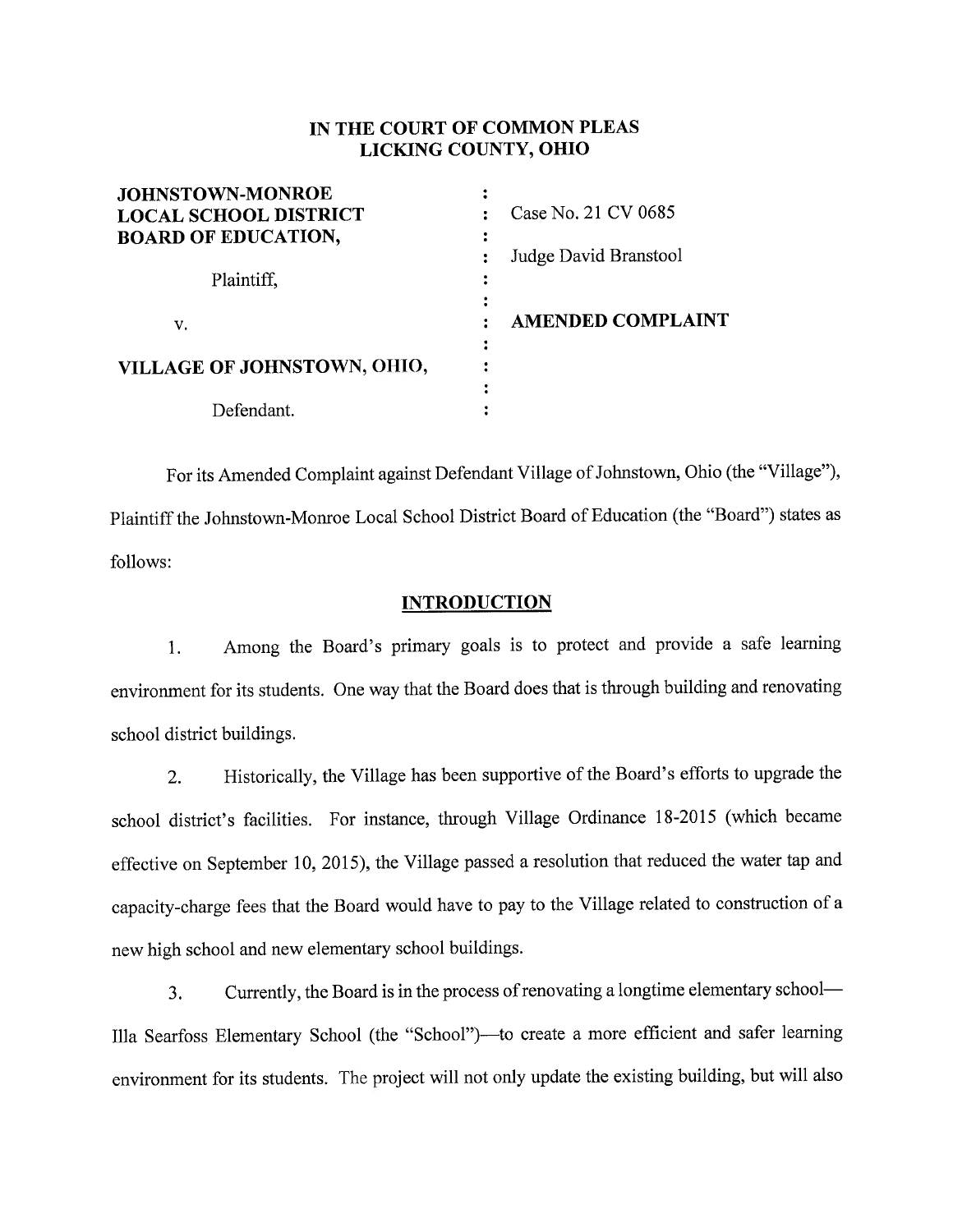construct a new addition.

4. Because the School was built in 1961, the current renovations occurring 60 years later require that the Board install a fire suppression system.

5. The School currently has a 3" water line that provides water service. While the 3" water line will still be sufficient for the renovated facility's domestic water needs, the project will require that a 6" water line be installed as part of the School's new fire suppression system.

6. The Village has on occasion raised the capacity-charge fee for the installation of new water taps. While the Board does not challenge the Village's ability to raise the capacitycharge fee generally, the Village's attempt to raise the capacity-charge fee for the School in this instance is unlawful.

7. As recently as June 8, 2021, the Village informed the Board via email that the capacity-charge fee for the new 6" tap at the School would be \$94,728. A copy of the email is attached hereto as Exhibit A.

8. On June 28, 2021, the Board delivered a check to the Village in the amount of \$94,728, which the Village has refused to deposit.

9. Subsequent to the June 8<sup>th</sup> email and knowing that the Board would be supplementing its existing service at the School with a 6" water line for fire suppression purposes only, the Village decided to raise the capacity-charge fee.

10. Specifically, the Village passed Ordinance 22-2021 (with an effective date of June 15, 2021) and Ordinance 29-2021 (with an effective date of July 6, 2021) as emergency legislation.

11. Among other things, the new ordinances significantly reduced the credit given to <sup>a</sup> water line that is being used exclusively for fire protection. While a line used solely for fire protection purposes would historically only be required to pay 20% of the total capacity-charge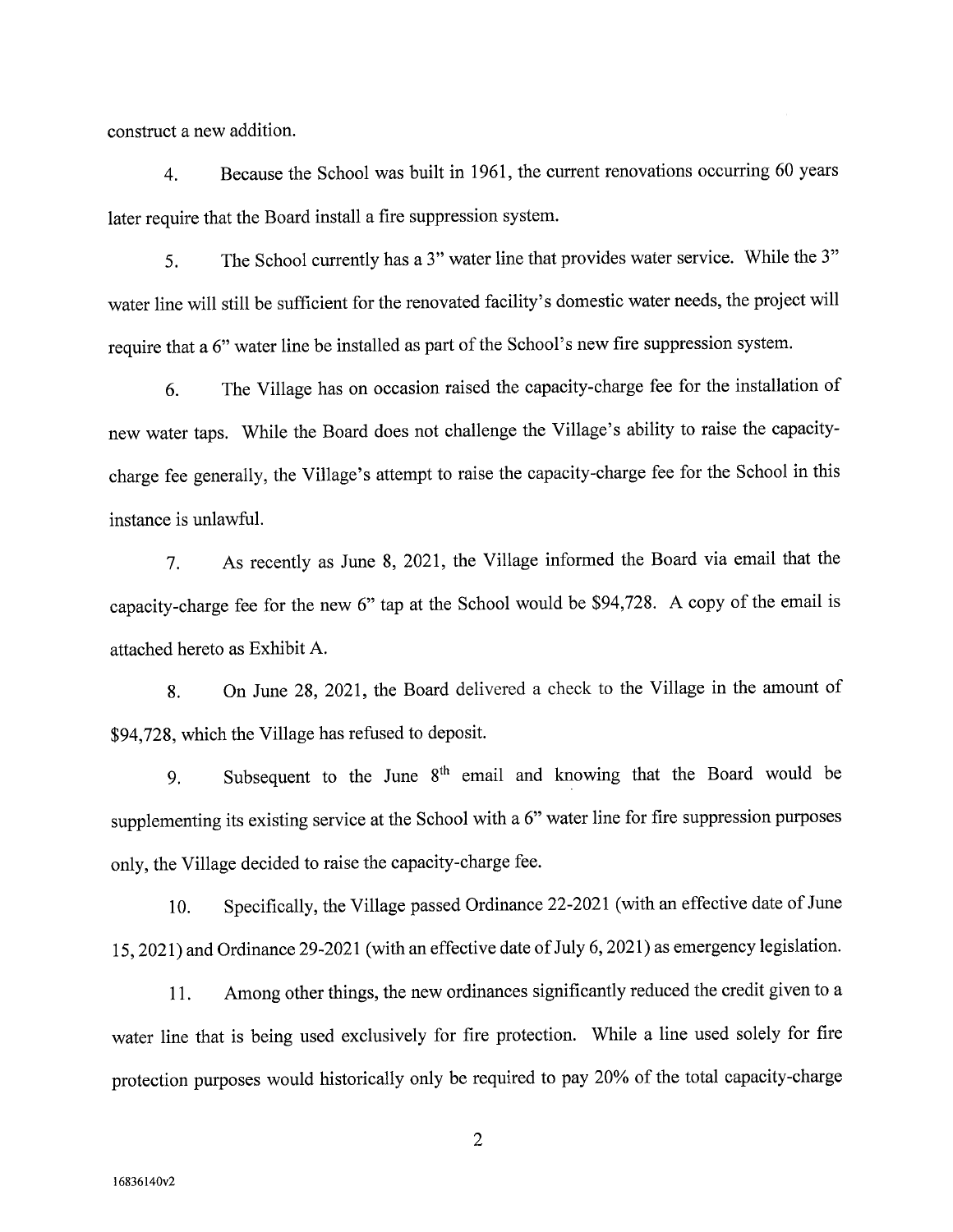fee, the Village raised the percentage to 50% through the new ordinances.

12. This action, if permitted, would have a huge impact on the Board; namely, it would raise the capacity-charge fee owed by the Board to the Village by over \$140,000.

13. The Village's actions, however, are not lawful for a number of reasons.

14. First, the underlying legislation by the Village was done improperly and, as a matter of law, is invalid.

15. Second, the underlying legislation by the Village expressly grandfathers in capacity-charge fees approved prior to the effective date of the legislation. As evidenced by the June 8<sup>th</sup> email, the lower capacity-charge fee had already been approved by the Village.

16. Third, the Village's 2015 ordinance providing for a 60% reduction of water tap fees and capacity-charge fees to the Board is still in effect. However, no such reduction has been provided to the Board.

17. Finally, the capacity-charge fee itself is unreasonable.

18. The Board was previously scheduled to install the 6" tap into the Village's water system on August 9, 2021.

19. However, on August 9, 2021, Jack Liggett of the Village Water Department informed the Board that it would not permit installation of the 6" tap unless and until the tap fee dispute was resolved (i.e., until the Board agreed to pay the new, unlawful capacity-charge fee).

20. Construction at the School must continue—so the Board has tendered a check to the Village for the amount that the Village claims is owed.

21. To be clear, the Board expressly does not waive the right to dispute the tap and capacity-charge fees being charged by the Village and the Board fully intends to continue to pursue the right to pay <sup>a</sup>lower fee through this lawsuit.

3

 $\boldsymbol{\lambda}$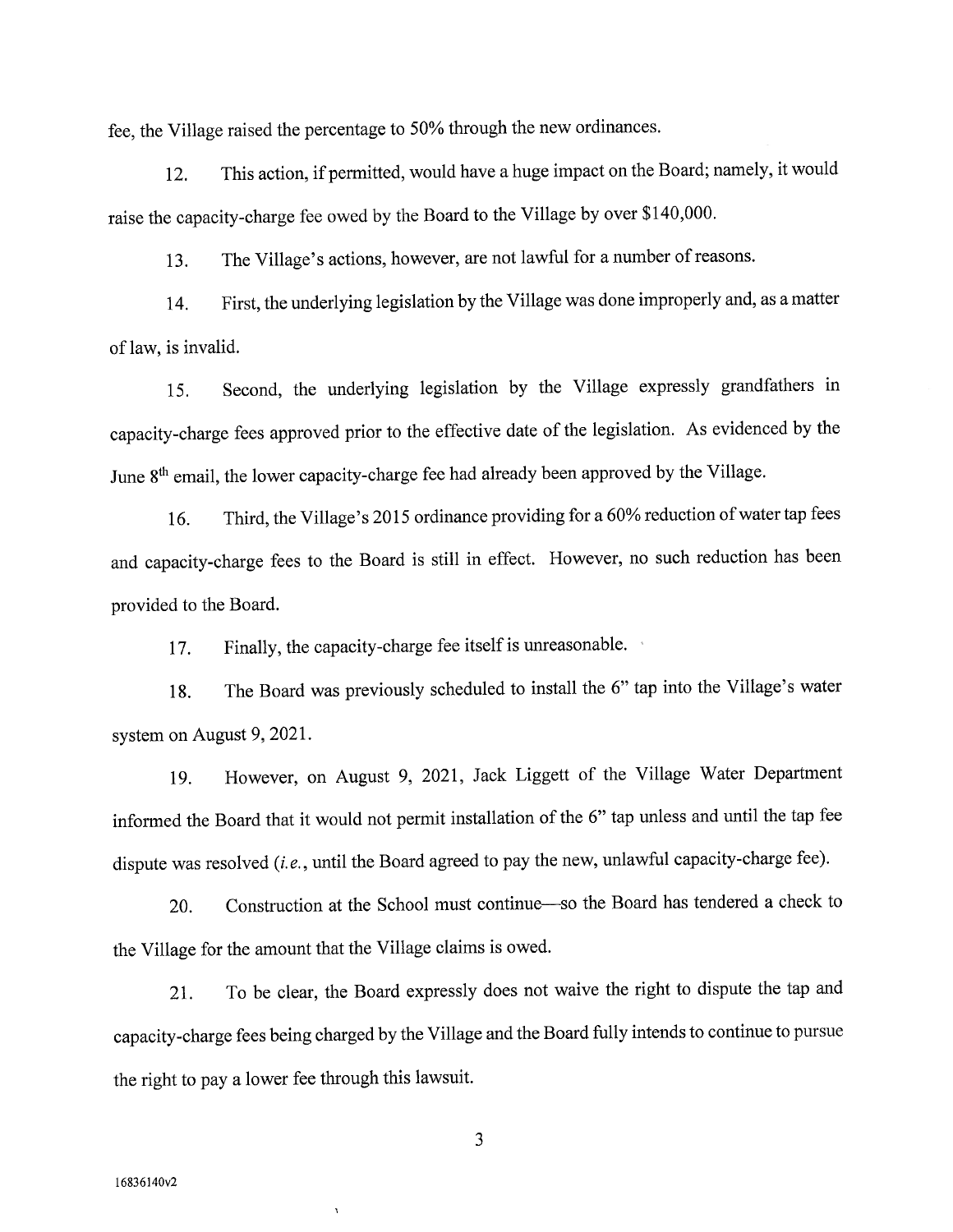22. However, the construction must continue to ensure that the School is ready for the start of the 2022-23 academic school year.

# PARTIES, JURISDICTION, AND VENUE

23. The Board is the legislative authority of Johnstown-Monroe Local Schools. The Board is a body politic and corporate and, pursuant to R.C. 3313.17, may sue and be sued. The Johnstown-Monroe Local Schools is located in Licking County and has approximately 1,700 students.

24. Upon information and belief, the Village is a municipal corporation in Licking County organized under the laws of the State of Ohio and its Village Charter. The Village is capable of being sued.

25. The Court has original jurisdiction over this action.

26. Venue is proper in this Court pursuant to Rule 3(C) of the Ohio Rules of Civil Procedure. This Court has jurisdiction over both the subject matter of the case and the parties because Plaintiff and Defendant are located in Licking County, the water tap and water system are located in Licking County, and the events giving rise to this case took place in Licking County.

27. Jurisdiction is proper in this Court pursuant to R.C. 2305.01.

### FACTUAL ALLEGATIONS

### Ordinance 18-2015

28. At its September 10, 2015 meeting, the Village Council considered and passe<sup>d</sup> Ordinance 18-2015. A true and accurate copy of that Ordinance is attached to this Verified Complaint as Exhibit B.

29. Ordinance 18-2015 was titled "AN ORDINANCE REDUCING THE VILLAGE OF JOHNSTOWN WATER AND SEWER TAP / CAPACITY FEES FOR THE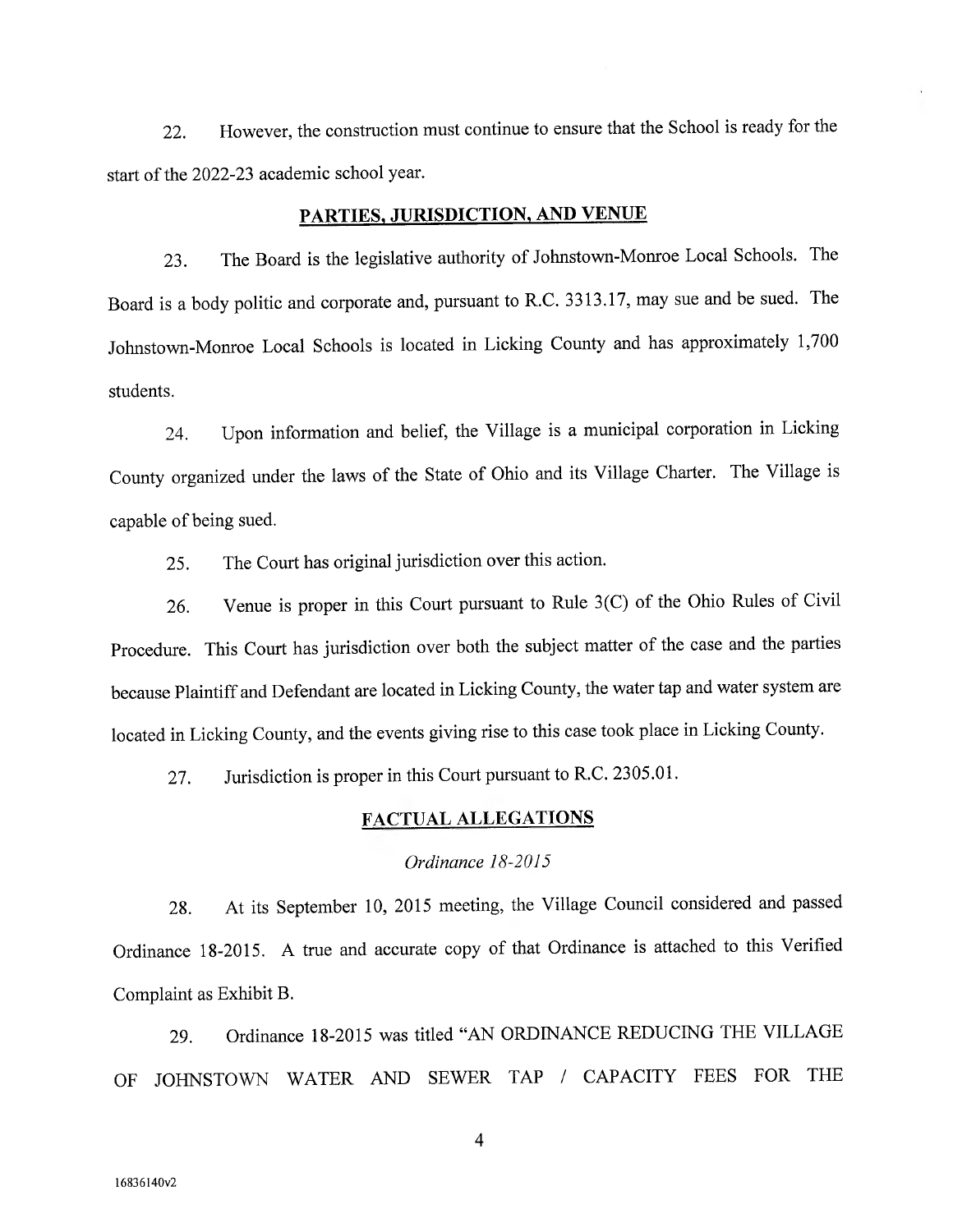# CONSTRUCTION OF REPLACEMENT SCHOOL FACILITIES BY THE JOHNSTOWN-MONROE LOCAL SCHOOL DISTRICT AND DECLARING AN EMERGENCY."

30. Thus, among other things, the express purpose of Ordinance 18-2015 was to reduce the water capacity-charge fees that the Board would incur in the construction of replacement school facilities.

31. Specifically, through Ordinance 18-2015, the Village approved a 60% reduction of all tap and capacity-charge fees for the Board.

32. To the best of the Board's knowledge, the Village has not passed subsequent legislation that repealed Ordinance 18-2015.

# The Village Approves Capacity-Charge Fee For The School

33. As previously mentioned, on June 8, 2021, the Village informed the Board via email that the capacity-charge fee for the new 6" tap at the School would be \$94,728.

34. While that capacity-charge fee was itself improperly high, because it failed to include the 60% reduction provided by Ordinance 18-2015, the Board nonetheless tendered payment for that amount on June 28, 2021.

#### The Village Passes New Ordinances

35. A week after the Village informed the District that it owed \$94,728.00 for the 6" water line tap and capacity-charge fee at the School, the Village passed an emergency ordinance. <sup>A</sup>true and accurate copy of Ordinance 22-2021 is attached to this Verified Complaint as Exhibit C.

36. Ordinance 22-2021 sought to amend Section 921.06 of the Village's Codified Ordinances to set new, higher capacity-charge fees when the tap at issue is for fire protection only.

37. While Ordinance 22-2021 did not raise the total capacity-charge fee, it significantly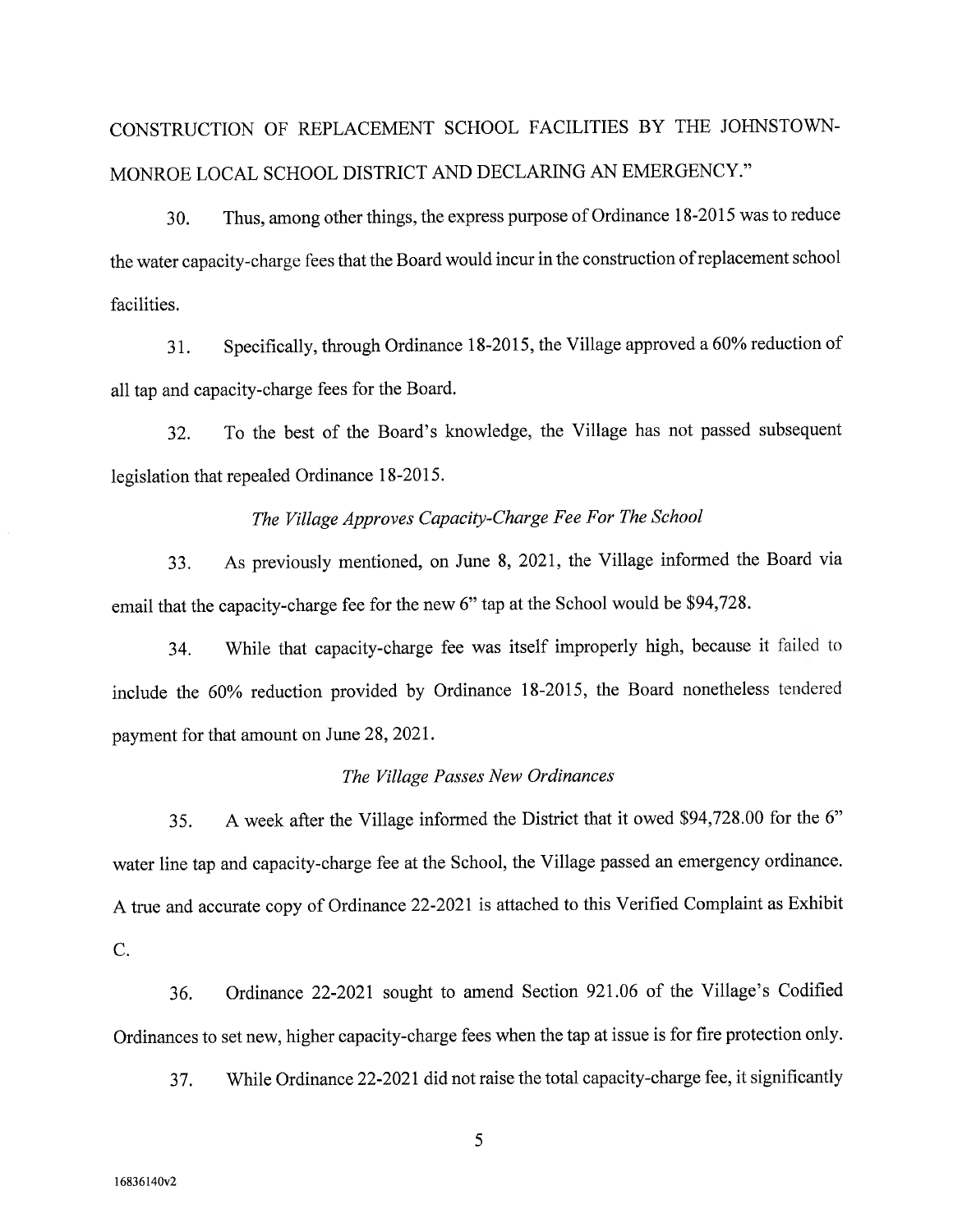reduced the credit (and reduction) given to users for water lines used for fire protection only. See Exhibit C.

38. Rather than the capacity-charge fee being one-fifth (1/5) of the capacity charge when used only for fire protection, the Village changed it to one-half (1/2) of the capacity charge. Id.

39. This amendment resulted in a change of the capacity-charge fee for a 6" water line for fire protection only from \$94,728.00 to \$236,820.00—a difference of \$142,092.

40. A few weeks later, the Village passed another emergency ordinance. A true and accurate copy of Ordinance 29-2021 is attached to this Verified Complaint as Exhibit D.

41. Ordinance 29-2021 is nearly identical to Ordinance 22-2021 and restates that same new, higher capacity-charge fees when the tap at issue is for fire protection only.

42. Unlike Ordinance 22-2021, however, Ordinance 29-2021 does have a clause that grandfathers in capacity fees that were previously approved by the Village. See Ordinance 29- 2021 at Section 1(b); see also Ordinance 01-2021.

# Neither New Ordinance Is Proper Emergency Legislation

43. The Village purportedly passed Ordinance 22-2021 and Ordinance 29-2021 as emergency ordinances.

44. The primary effect of emergency legislation is that rather than multiple readings and discussion on the ordinance and it becoming effective 30 days after introduction, the Village Council dispenses with the second reading of the ordinance and it becomes effective immediately.

45. Importantly, when the Village passed the new ordinances, the Village did not comply with the Village Charter.

46. Pursuant to Article 4.05 of the Village's Charter, there are express requirements to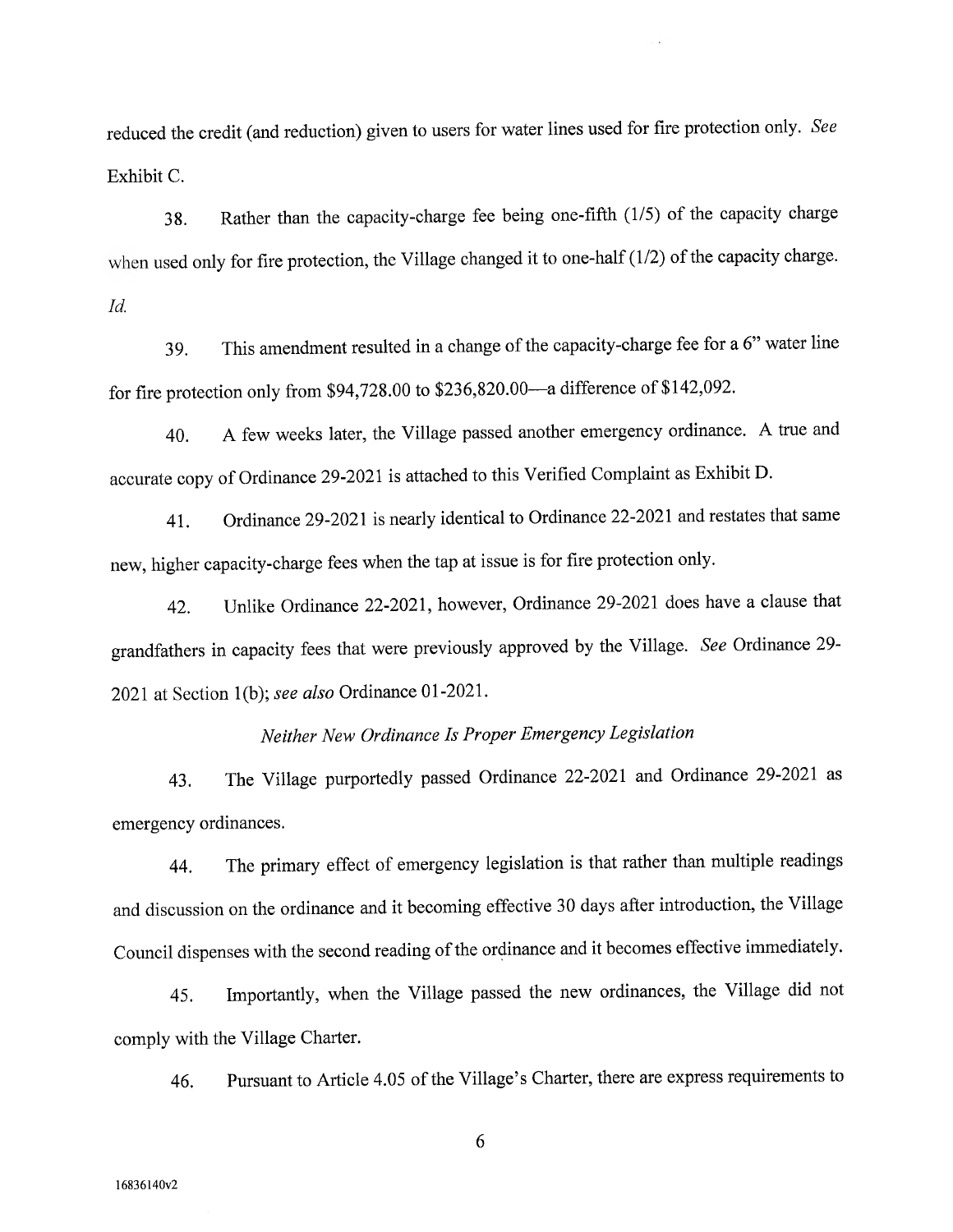pass an emergency ordinance.

47. For instance, an emergency ordinance must declare "that it is necessary for the immediate preservation of the public peace, health, safety, or welfare, and shall clearly specify the nature of the emergency." Village Charter, Art. 4.05(a) (emphasis added).

48. In Section 3 of both ordinances, the Village declared that the ordinance was "necessary for the immediate preservation of the public peace, health, safety or welfare . . . ."

49. Importantly, nowhere in either ordinance is there a discussion of the alleged emergency, a statement of why it is an emergency, or specification of the nature of the emergency.

## COUNT ONE DECLARATORY JUDGMENT ORDINANCES 22-2021 AND 29-2021

50. The Board restates the preceding allegations as if fully rewritten here.

51. There exists a real controversy between the parties, the controversy is justiciable in character, and speedy relief is necessary to preserve the rights of the Board.

52. Article 4.05 of the Village's Charter requires that an emergency ordinance must "clearly specify the nature of the emergency."

53. Ordinance 22-2021 makes no mention of, much less does it "clearly specify," the nature of the emergency.

54. Ordinance 29-2021 makes no mention of, much less does it "clearly specify," the nature of the emergency.

55. Ordinance 22-2021 and Ordinance 29-2021 fail to comply with the Village Charter provisions governing emergency ordinances and, therefore, each is an invalid emergency ordinance.

56. The Board respectfully asks that the Court declare that Ordinance 22-2021 and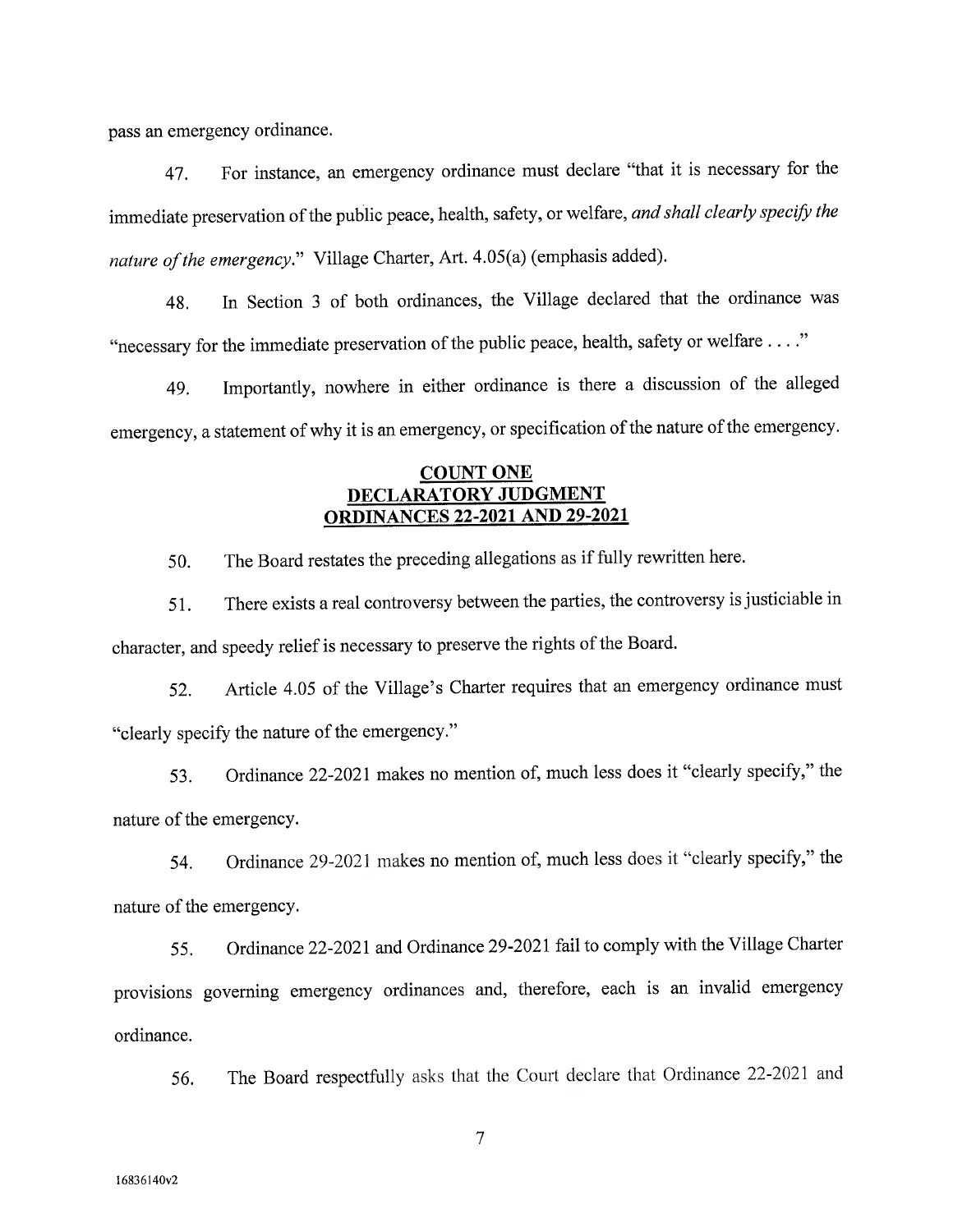Ordinance 29-2021 are invalid.

# COUNT TWO DECLARATORY JUDGMENT ORDINANCE 18-2015

57. The Board restates the preceding allegations as if fully rewritten here.

58. Ordinance 18-2015 titled itself as an ordinance intended to reduce the water and sewer tap / capacity fees for the construction of school facilities by the Board.

59. To accomplish that, the Village reduced the tap and capacity-charge fees for the Board at a rate of 60% across all fees.

60. The Village's express purpose in providing a 60% reduction to the Board on these charges was to invest in the school district, its students, its educators, and the local taxpayers.

61. Section One of Ordinance 18-2015 noted that the water tap, domestic water tap, and sanitary tap fees set forth in Sections 921.06 and 925.035 in the Village's Codified Ordinances are reduced by 60% for construction by the Board.

62. The Board asks that the Court declare that Ordinance 18-2015 applies to the Board's construction at the School and that any amount charged for the tap fee and capacity-charge fee be reduced by 60%, consistent with the Village's ordinance.

# COUNT THREE DECLARATORY JUDGMENT GRANDFATHER CLAUSE IN ORDINANCE 29-2021

63. The Board restates the preceding allegations as if fully rewritten here.

64. Even if the Court fails to declare Ordinance 22-2021 and Ordinance 29-2021 invalid, the Ordinances still have not been appropriately applied to the Board.

65. Pursuant to Village of Johnstown Codified Ordinance 921.06(b) (and Ordinances 01-2021 and 29-2021), the Board is permitted to pay the capacity-charge fee previously approve<sup>d</sup>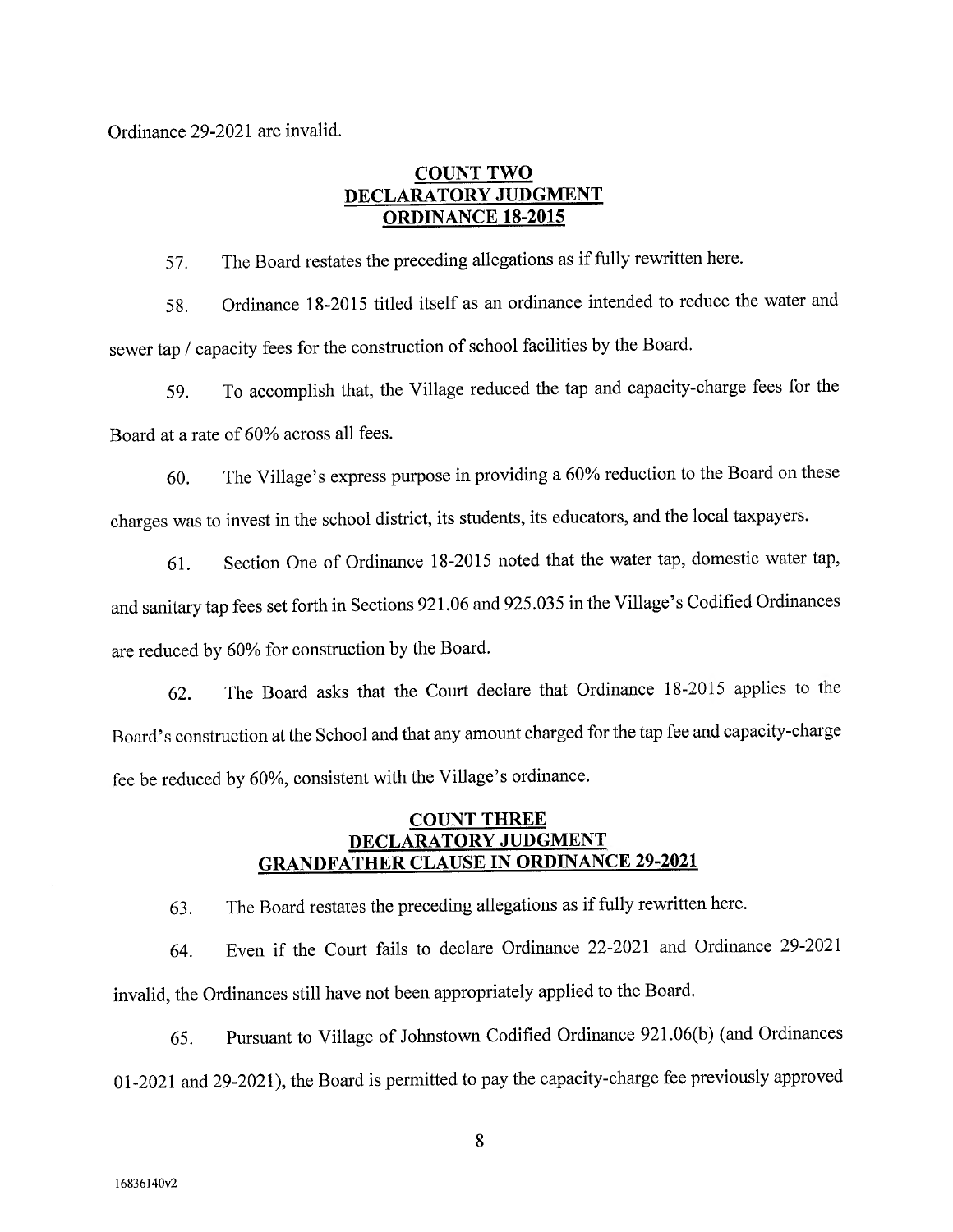by the Village (as evidenced by the June 8, 2021 email).

66. However, the Village refuses to accept the capacity-charge fee previously approve<sup>d</sup> by the Village.

67. The Board asks that the Court declare that the Village must accept the Board's payment \$94,728—which was originally approved as the tap and capacity-charge fees by the Village—as payment in full of any tap fee and capacity-charge fee related to the School.

# COUNT FOUR DECLARATORY JUDGMENT REASONABLENESS OF THE CAPACITY-CHARGE FEE

68. The Board restates the preceding allegations as if fully rewritten here.

69. Village Ordinance 01-2021 raised the capacity-charge fee for a 6" water line by nearly 50% (to \$473,640.00).

70. Village Ordinance 22-2021 decreased the credit for the capacity-charge fee on water lines used only for fire protection from 80% to 50%.

71. The Ohio Supreme Court requires that a tap-in fee must "bear[] a reasonable relationship to the entire cost of providing service to [its] new users." Amherst Builders Assn. v. City of Amherst, 61 Ohio St.2d 345, 402 N.E.2d 1181 (1980), paragraph one of the syllabus.

72. The Board (and the School) is not a new user of the Village's water system.

73. The Village has provided no justification whatsoever for raising the capacitycharge fee or for decreasing the fire-protection credit.

74. The Board asks that the Court declare that the capacity-charge fee for a 6" water line established in Ordinance 01-2021 to be unreasonable and unenforceable.

75. The Board also asks that the Court declare the decrease in the fire-protection credit for 6" water lines (from an 80% reduction to a 50% reduction) to be unreasonable and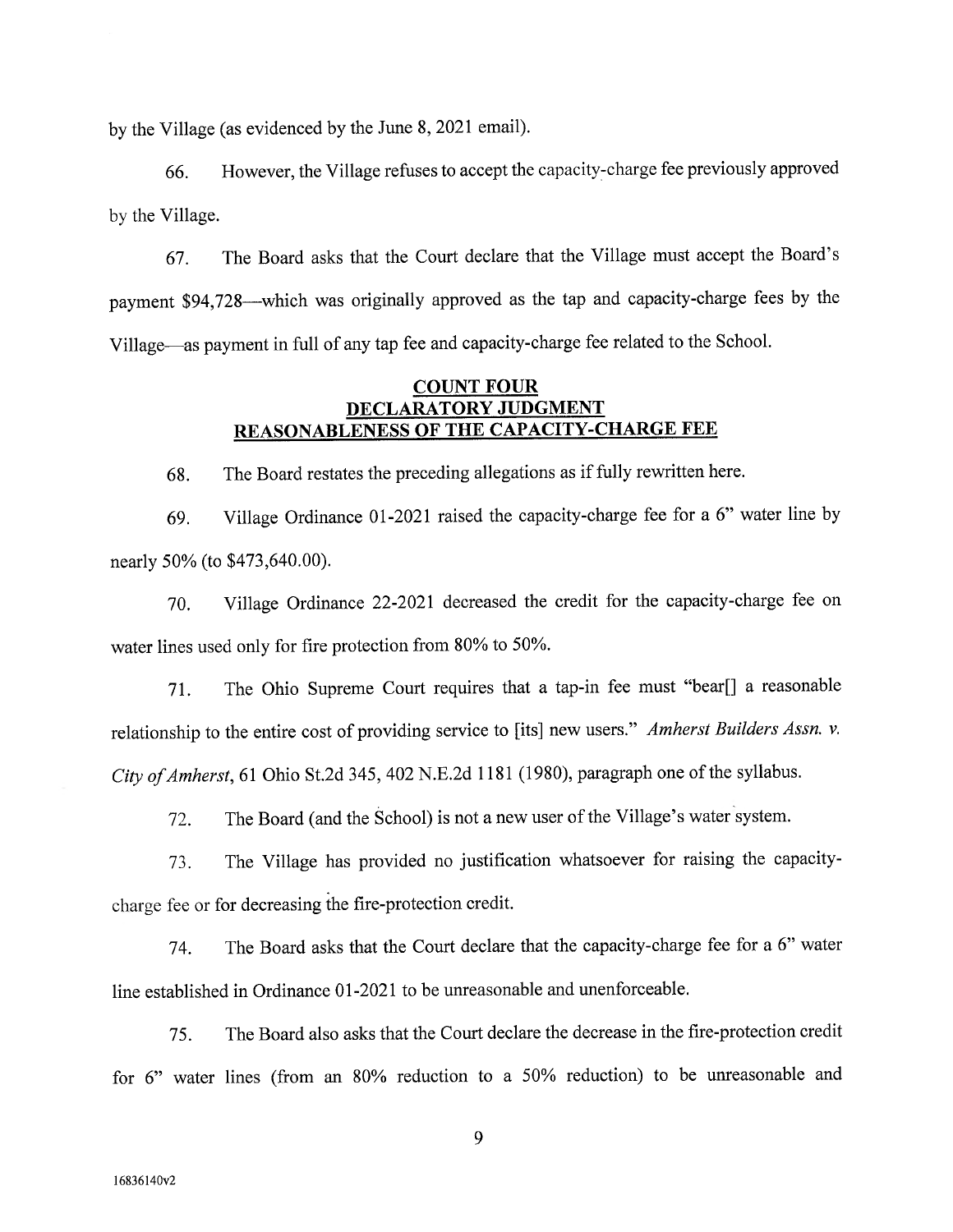unenforceable.

## COUNT FIVE DECLARATORY JUDGMENT REFUND OF MONEY

76. The Board restates the preceding allegations as if fully rewritten here.

77. The tap fee and capacity-charge fee charged by the Village for the Board's 6" water line used for fire suppression at the School is unlawful and unreasonable.

78. In order for construction to continue at the School, the Board has tendered a check to the Village for \$236,820—the full amount that the Village demands is owed for the capacitycharge fee.

79. Although the Board does not agree with this amount, in order to facilitate timely construction, the full amount was tendered to the Village.

80. The Board expressly did not waive the right to dispute the tap and capacity-charge fees being charged by the Village.

81. The Board requests that the Court declare that it is owed a refund for the tap fee and capacity-charge fee it has previously tendered to the Village.

82. The Board further requests that the Court Order the Village to provide a refund to the Board.

WHEREFORE, the Board demands judgment as follows:

A. A declaratory judgment that Ordinance 22-2021 and Ordinance 29-2021 do not comply with Article 4.05 of the Village Charter because they does not satisfy the requirements for an emergency ordinance and, therefore, they are invalid emergency ordinances;

B. A declaratory judgment that Ordinance 18-2015 remains in effect and any tap fee and capacity-charge fees imposed by the Village on the Board must be reduced by 60%;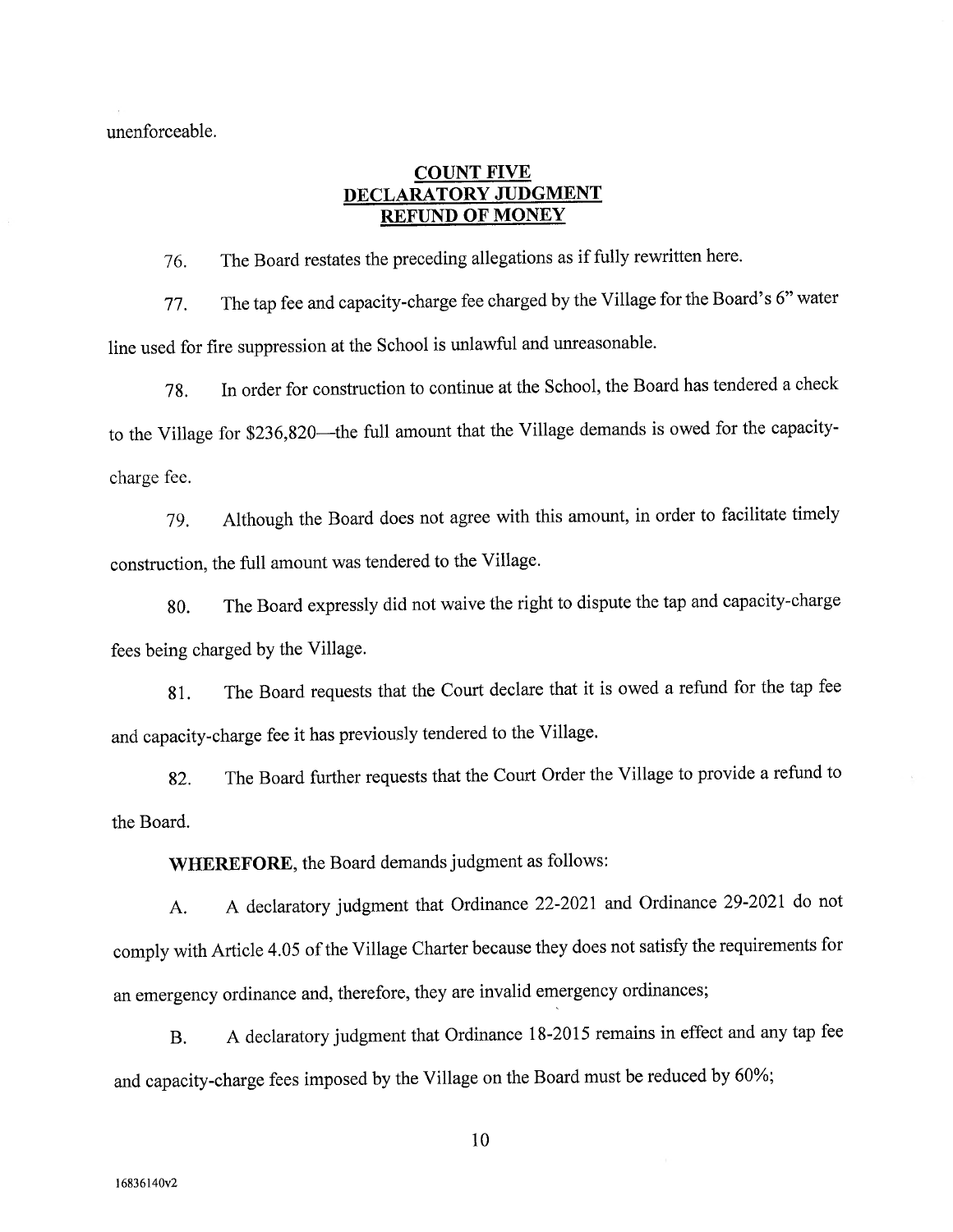C. A declaratory judgment that the Village must accept the amount previously tendered by the Board on June 28, 2021 as payment in full for any tap and capacity-charge fees related to the School;

D. A declaratory judgment that the capacity-charge fee for a 6" water line established in Ordinance 01-2021 is unreasonable and unenforceable and that the decrease in the fireprotection credit for 6" water lines is unreasonable and unenforceable;

E. A declaratory judgment that the Board is entitled to a refund of the amount it tendered to the Village for the tap fee and capacity-charge fee so that construction could continue at the School and an Order to the Village to provide such refund;

F. An award against the Village for the costs of this action as well as the Board's reasonable attorneys' fees; and,

G. Any further relief that this Court deems just and proper at law or in equity.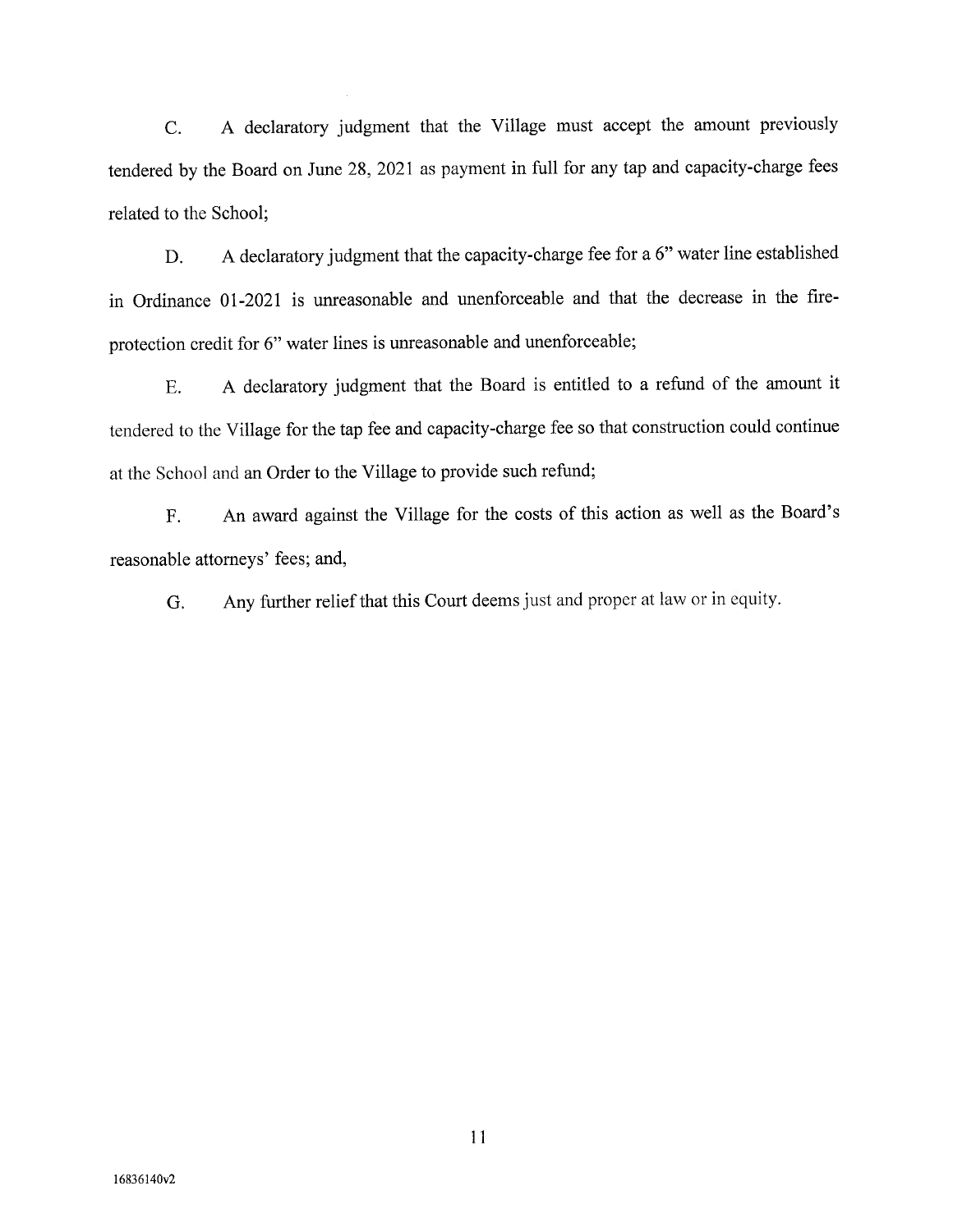Respectfully submitted,

Nelm M. Reid

Nelson M. Reid (0068434) BRICKER & ECKLER LLP 100 South Third Street Columbus, Ohio 43215 Phone: (614) 227-2300 Fax: (614) 227-2390 nreid@bricker.com

Brodi J. Conover (0092082) BRICKER & ECKLER LLP 2 East Mulberry Street Lebanon, Ohio 45036 Phone: (513) 870-6693 bconover@bricker.com

Counsel for PlaintiffJohnstown-Monroe Local School District Board of Education